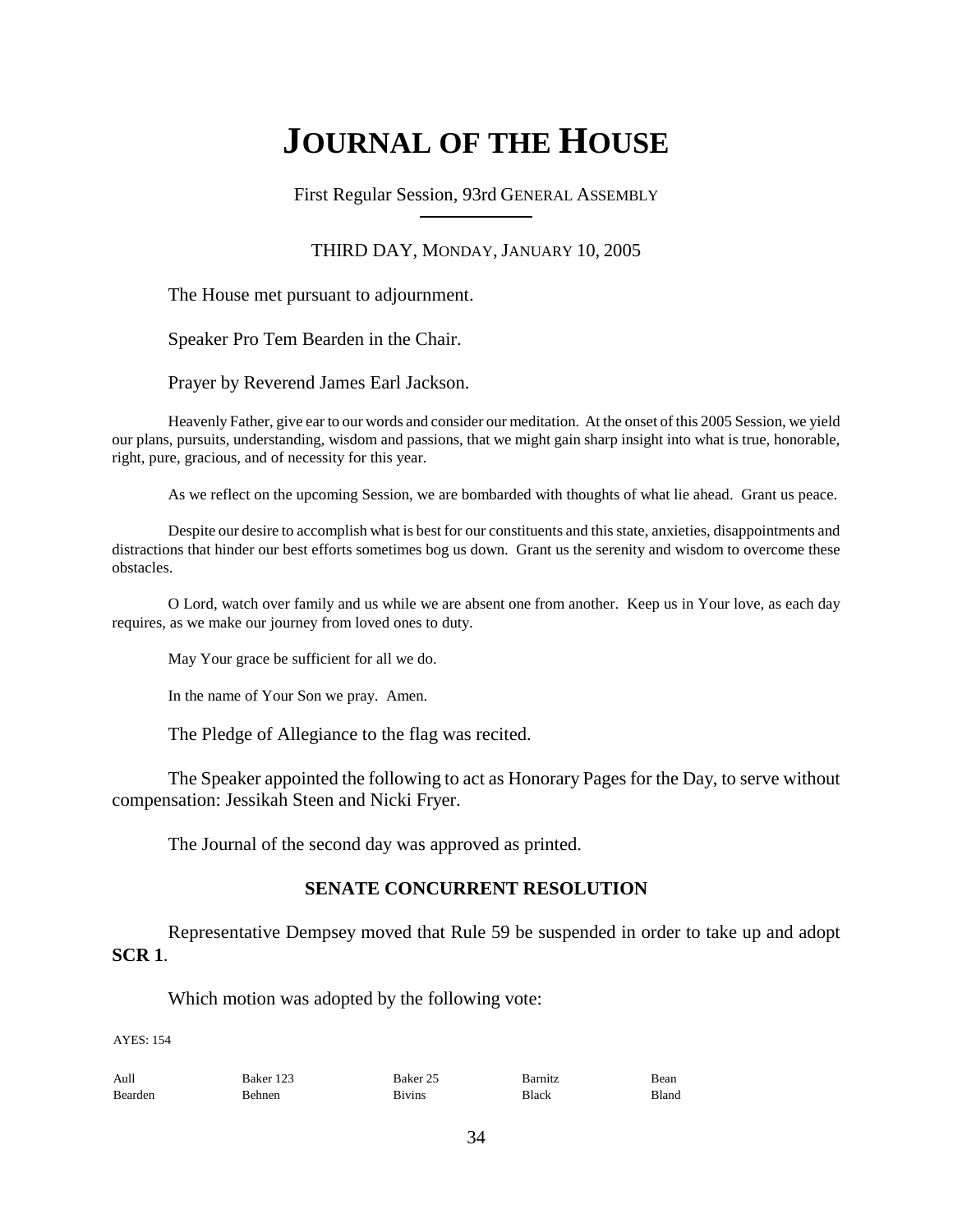# 35 *Journal of the House*

| <b>Bringer</b>                | Brown 30        | Brown 50       | <b>Bruns</b>   | Burnett       |  |  |
|-------------------------------|-----------------|----------------|----------------|---------------|--|--|
| <b>Byrd</b>                   | Chappelle-Nadal | Casey          | Chinn          | Cooper 120    |  |  |
| Cooper 155                    | Cooper 158      | Corcoran       | Cunningham 145 | Cunningham 86 |  |  |
| Curls                         | Darrough        | Daus           | Davis          | Day           |  |  |
| Deeken                        | Dempsey         | Denison        | Dethrow        | Dixon         |  |  |
| Donnelly                      | Dougherty       | Dusenberg      | Emery          | Ervin         |  |  |
| Fares                         | Fisher          | Flook          | Franz          | Fraser        |  |  |
| George                        | Goodman         | Guest          | Harris 110     | Harris 23     |  |  |
| Haywood                       | Henke           | <b>Hobbs</b>   | Hoskins        | Hubbard       |  |  |
| Hughes                        | Hunter          | <b>Icet</b>    | Jackson        | Johnson 47    |  |  |
| Johnson 61                    | Johnson 90      | Jolly          | Jones          | Kingery       |  |  |
| Kratky                        | Kraus           | Kuessner       | Lager          | Lampe         |  |  |
| Lembke                        | LeVota          | Liese          | Lipke          | Loehner       |  |  |
| Low 39                        | Lowe 44         | Marsh          | May            | McGhee        |  |  |
| <b>Meadows</b>                | Meiners         | Moore          | Munzlinger     | Muschany      |  |  |
| Myers                         | Nance           | <b>Nieves</b>  | Nolte          | Oxford        |  |  |
| Page                          | Parker          | Parson         | Pearce         | Phillips      |  |  |
| Pollock                       | Portwood        | Pratt          | Ouinn          | Rector        |  |  |
| Richard                       | Roark           | Robb           | Robinson       | Roorda        |  |  |
| Rucker                        | Ruestman        | Rupp           | Salva          | Sander        |  |  |
| Sater                         | Schaaf          | Schad          | Schlottach     | Schneider     |  |  |
| Schoemehl                     | Selby           | Self           | Shoemyer       | <b>Skaggs</b> |  |  |
| Smith 118                     | Smith 14        | Spreng         | Stefanick      | Stevenson     |  |  |
| St. Onge                      | Storch          | Sutherland     | Swinger        | Threlkeld     |  |  |
| Tilley                        | Villa           | Vogt           | Wagner         | Wallace       |  |  |
| Walsh                         | Walton          | Wasson         | Wells          | Weter         |  |  |
| Whorton                       | Wildberger      | Wilson 119     | Wilson 130     | Witte         |  |  |
| Wood                          | Wright-Jones    | Wright 137     | Wright 159     | Yaeger        |  |  |
| Yates                         | Young           | Zweifel        | Mr Speaker     |               |  |  |
| <b>NOES: 000</b>              |                 |                |                |               |  |  |
| PRESENT: 000                  |                 |                |                |               |  |  |
| <b>ABSENT WITH LEAVE: 008</b> |                 |                |                |               |  |  |
| Avery                         | Bowman          | <b>Boykins</b> | <b>Brooks</b>  | El-Amin       |  |  |
| Faith                         | Kelly           | Viebrock       |                |               |  |  |
|                               |                 |                |                |               |  |  |

VACANCIES: 001

**SCR 1**, relating to the Inaugural Committee, was taken up by Representative Dempsey.

On motion of Representative Dempsey, **SCR 1** was adopted.

# **INAUGURAL COMMITTEE**

The Speaker appointed the following members to the Inaugural Committee: Representatives Baker (123), Chinn, Nance, Cunningham (145), Phillips, Roark, Icet, Moore, Behnen, Hobbs, Hunter, Henke, Villa, Harris (23), LeVota, Johnson (61), Wright-Jones and Young.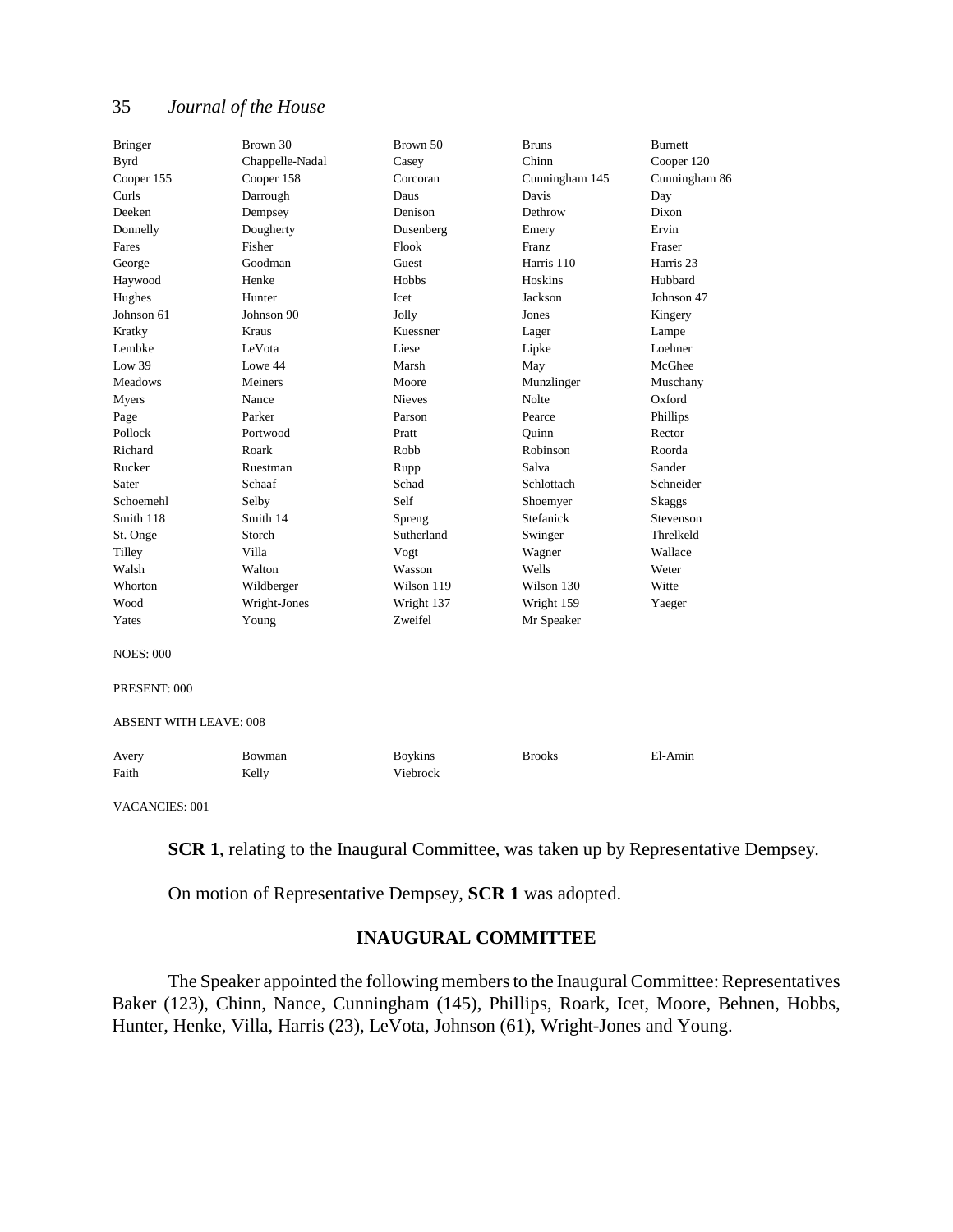# **HOUSE COURTESY RESOLUTIONS OFFERED AND ISSUED**

| House Resolution No. 41 - Representative May |                             |
|----------------------------------------------|-----------------------------|
| House Resolution No. 42                      |                             |
| through                                      |                             |
| House Resolution No. 47 -                    | <b>Representative Pratt</b> |
| House Resolution No. 48 -                    | Representative Goodman      |
| House Resolution No. 49                      |                             |
| and                                          |                             |
| House Resolution No. $50 -$                  | Representative Wilson (119) |
| House Resolution No. $51 -$                  | Representative Robinson     |

#### **INTRODUCTION OF HOUSE BILLS**

The following House Bills were read the first time and copies ordered printed:

**HB 184**, introduced by Representatives Deeken and Skaggs, relating to the reduction of alcohol-related problems.

**HB 185**, introduced by Representative Cooper (158), relating to scholarship program for children of veterans killed in combat.

**HB 186**, introduced by Representative Emery, relating to local taxes.

**HB 187**, introduced by Representatives Jolly, Page, Harris (23), Low (39), Meiners, Moore, Yaeger, Wildberger, Sutherland, Meadows and Storch, relating to adoption awareness.

**HB 188**, introduced by Representatives Jolly, Meiners, Low (39), Page, Yaeger, Wildberger, Johnson (61), Meadows, Sater and Byrd, relating to assault of a law enforcement officer, prosecuting attorney or assistant prosecuting attorney, circuit attorney or assistant circuit attorney, or emergency personnel.

**HB 189**, introduced by Representatives Jolly, Johnson (90), Darrough and Dusenberg, relating to sentencing.

#### **SECOND READING OF HOUSE JOINT RESOLUTION**

**HJR 7** was read the second time.

#### **SECOND READING OF HOUSE BILLS**

**HB 171** through **HB 183** were read the second time.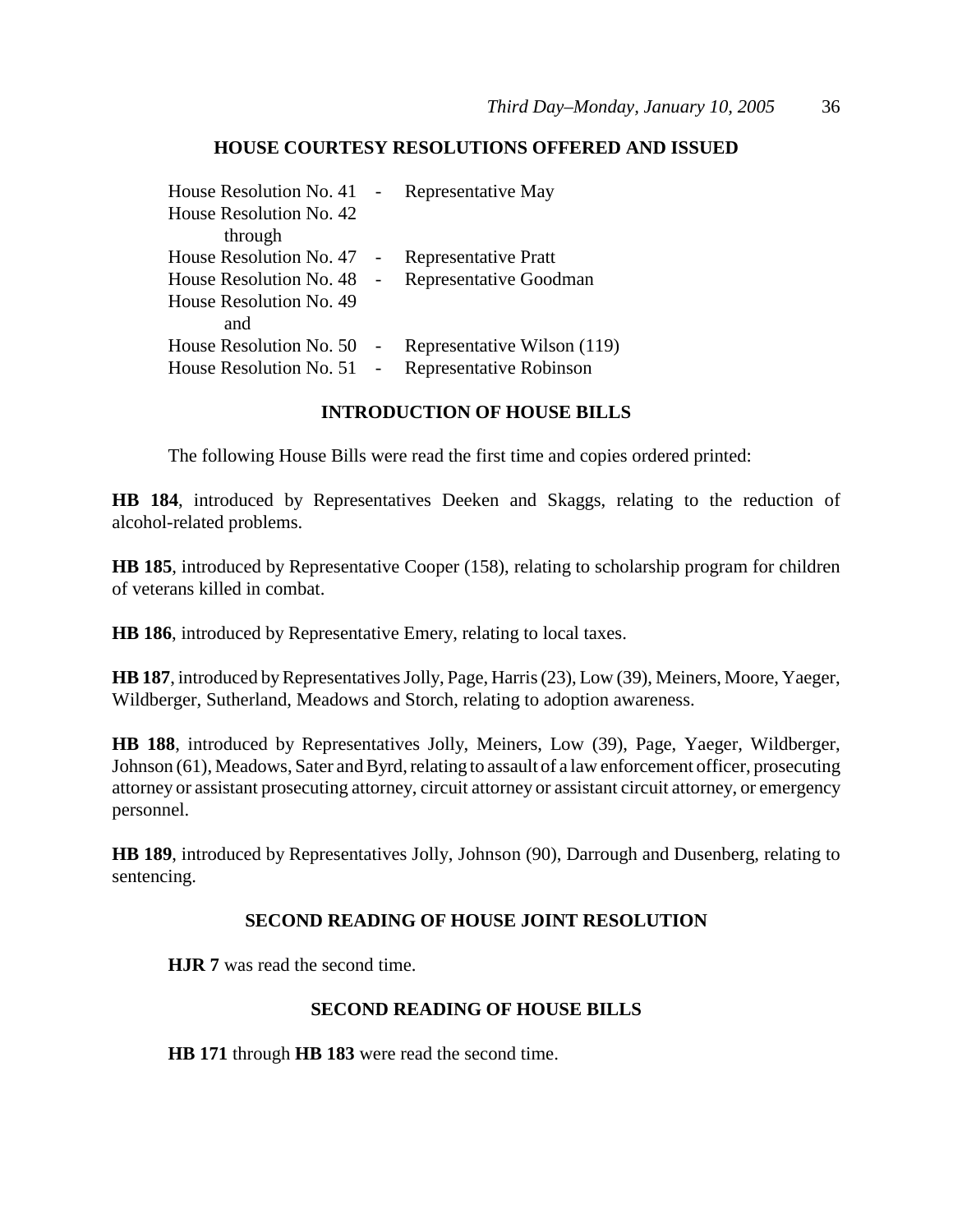#### **JOINT SESSION**

The Senate and House of Representatives met in Joint Assembly on the steps of the State Capitol and President Pro Tem Gibbons called the Joint Assembly to order.

Governor-elect Matt Blunt was escorted to his place at the podium by the Legislative Inaugural Committee.

The Honorable Rod Jetton, Speaker of the Missouri House of Representatives, led the audience in the Pledge of Allegiance to the flag.

Mr. Neal E. Boyd, Cape Girardeau, Missouri, sang the "National Anthem".

The Invocation was offered by Monsignor Ted L. Wojcicki, President/Rector of Kenrick - Glennon Seminary, St. Louis, Missouri.

The Honorable Ronnie L. White, Chief Justice of the Supreme Court of Missouri, administered the oath of office to Attorney General Jeremiah W. (Jay) Nixon.

The Honorable John W. Hearne, Attorney at Law, administered the oath of office to State Treasurer Sarah Steelman.

The Honorable Ronnie L. White, Chief Justice of the Supreme Court of Missouri, administered the oath of office to Secretary of State Robin Carnahan.

The Honorable Stephen N. Limbaugh, Judge of the Supreme Court of Missouri, administered the oath of office to Lieutenant Governor Peter D. Kinder.

The Honorable Stephen N. Limbaugh, Judge of the Supreme Court of Missouri, administered the oath of office to Governor-elect Matt Blunt.

Immediately following the administration of the oath, military honors were rendered to Governor Blunt with the firing of a nineteen gun salute by the 135<sup>th</sup> Field Artillery, MOARNG, Sedalia, Missouri.

Governor Matt Blunt delivered his Inaugural Address.

#### **INAUGURAL ADDRESS**

My fellow Missourians,

I am grateful for the confidence you have placed in me. I sought this office knowing that the generous and able support of my fellow citizens would help me shoulder the many grave responsibilities that accompany the honor of leading this great state.

It will be my great purpose to lead Missouri in a new direction. I promised change in our state capitol. Missourians mandated change in both the tone and the priorities of our state government. Our shared desire for a future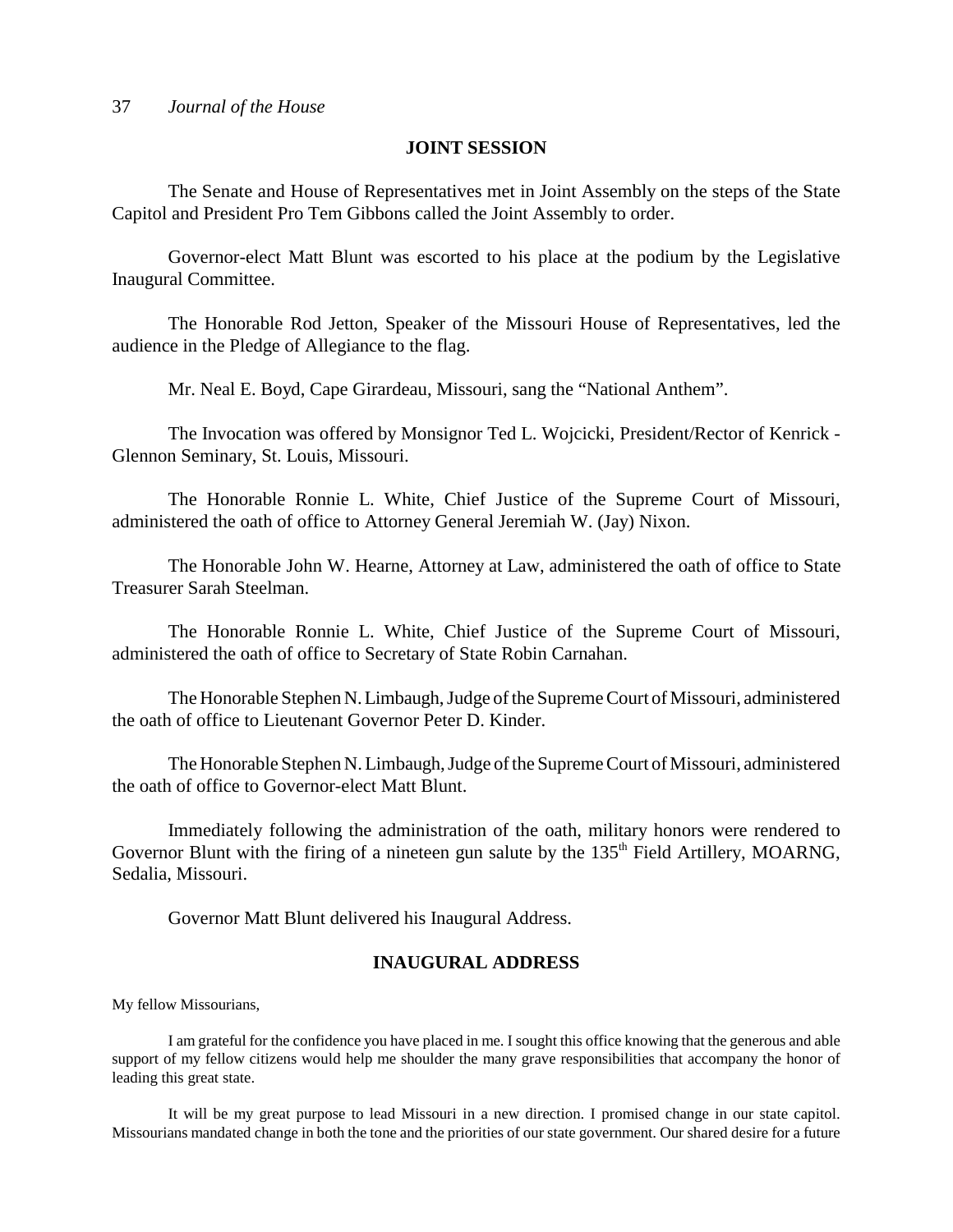of great opportunity and achievement for every Missourian demands that we heed their counsel. Change begins today, at this hour, in this place.

We stand in the shadow of Jefferson who believed that a society founded upon the rule of law and liberty was dependent upon public education and the diffusion of knowledge. He correctly extolled the virtues of learning when he stated that, "No other sure foundation can be devised for the preservation of freedom and happiness."

Missouri's Constitution declares that education must be our first commitment. Even if we were not legally bound, we would be morally bound to serve the children of our state and the families who have placed their confidence in us.

We must fulfill this obligation. We must transcend partisan division. We must meet Jefferson's standard for enlightened government. We can no longer drift from the vision embraced by the Founders and our Constitution.

Working with your elected representatives, I will strive to ensure that every young Missourian has the education they deserve. Their future and our own depend upon it.

In the days ahead we must and will create an entrepreneurial climate where the spirit of free enterprise will flourish and aid the creation of good family supporting jobs. We must also remember that Missouri's future rests with the creativity and genius of the people - not in government programs.

Missourians deserve a government that promises no more than it can deliver and delivers everything it promises. Taxpayers deserve a government that harnesses technology to better serve the people. It is within our capacity to provide smaller and more responsible government.

In a government such as ours we have vigorous contests to determine who should lead. The recent election was no exception. Now we inaugurate a new government on a day that transcends any one individual or any one party.

Today, we begin the important task of working together to improve the lives of all Missourians. I commit all of my strength and energy to this good cause. As differing points of view compete, I encourage all to remember Jefferson's admonition that "every difference of opinion is not a difference of principle."

The government that we inaugurate today recommits itself to our shared principles. I stand before you today mindful of our shared aspiration for a government that better serves the people. We are united in our hope for a government that is frugal and wise. We remind ourselves that the values that spring from our soil and are cultivated in our homes and places of worship should be embraced rather than scorned.

The spirit and determination of the people to chart their own destiny is the greatest power for good in human affairs. The demands of the present must stand above the political habits of the past. When necessary, the needs of this hour have right to sweep aside the barriers that prevent Missourians from reaching their full potential.

We stand first among nations because of our hopefulness, our vision, and our desire for improvement. When we speak of the American dream, the dream that we describe centers not on the glories of the past, but on the possibilities of the future.

Over the next four years, we will be bold. We will be willing to experiment. We will not fear failure. We will bear setbacks with resolve and press forward with determined innovation. We will attack problems with the deliberation that accompanies this great responsibility and with the energy necessary to build a better Missouri.

Missouri can lead America in solving many of the problems that challenge our country. Our workers are ready, eager and able to meet the tests of the global economy. Missouri's teachers are dedicated to preparing our young people for a future of opportunity.

We are fortunate to have many valuable resources at our disposal, but our greatest resource has been, is, and always will be our people. In the measure that state government has fallen short, it has done so by setting itself apart